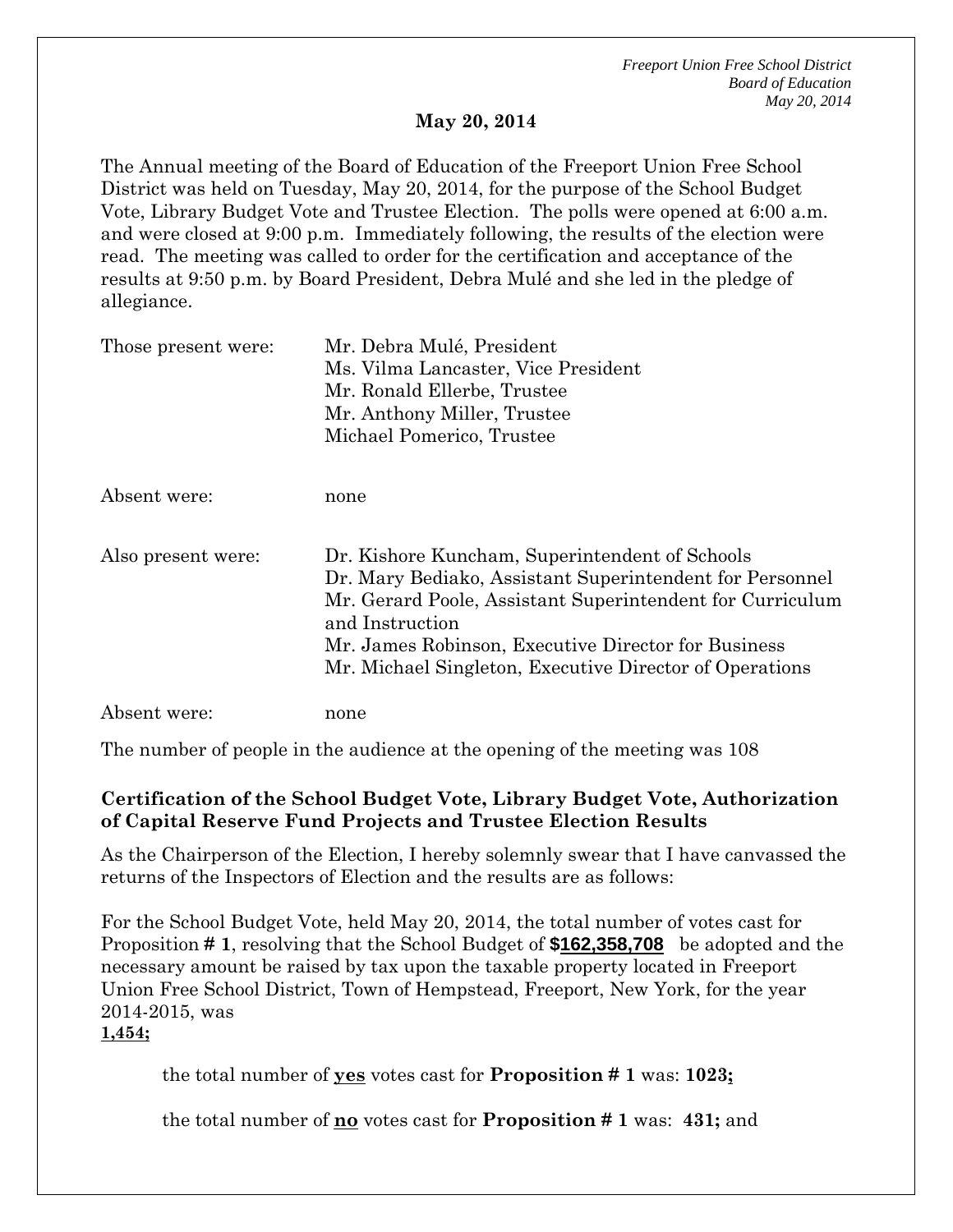For the Library Budget, the total number of votes cast for Proposition **# 2**, resolving that the Freeport Memorial Library Budget amount of **\$6,004,040** be adopted and the necessary amount be raised by tax upon the taxable property located in Freeport Union Free School District, Town of Hempstead, Freeport, New York, for the year 2014-2015, was: **1,356;**

that the total number of **yes** votes cast for **Proposition # 2** was**: 1,006;**

that the total number of **no** votes cast for **Proposition # 2** was: **350;** and

For the Authorization of Capital Reserve Fund Projects, the total number of votes cast for Proposition #**3**, resolving that the Board of Education of the Freeport Union Free School District is hereby authorized to expend the sum of **\$1,200,000** representing monies from the capital reserve fund established in March 2009, was **1,357**;

that the total number of **yes** votes cast for **Proposition # 3** was: **1,083;**

that the total number of **no** votes cast for **Proposition # 3** was: **274;** and

For the Trustee Election, the total number of votes cast for the candidate for the Office of School Trustee, for a three year term to begin July 1, 2014, and end June 30, 2017, was:

the total number of votes cast for **Ronald Ellerbe** was **1,031**;

the total number of votes cast for **Frank Grossman** was **539;**

the total number of votes cast for **Vilma Lancaster** was **874**;

the total number of votes cast for **Other** was **7**;

Respectfully submitted,

Denne A Ema

<u>Solution in the contract of the contract of the contract of the contract of the contract of the contract of the contract of the contract of the contract of the contract of the contract of the contract of the contract of t</u> Denise Elmore Chairperson of the Election